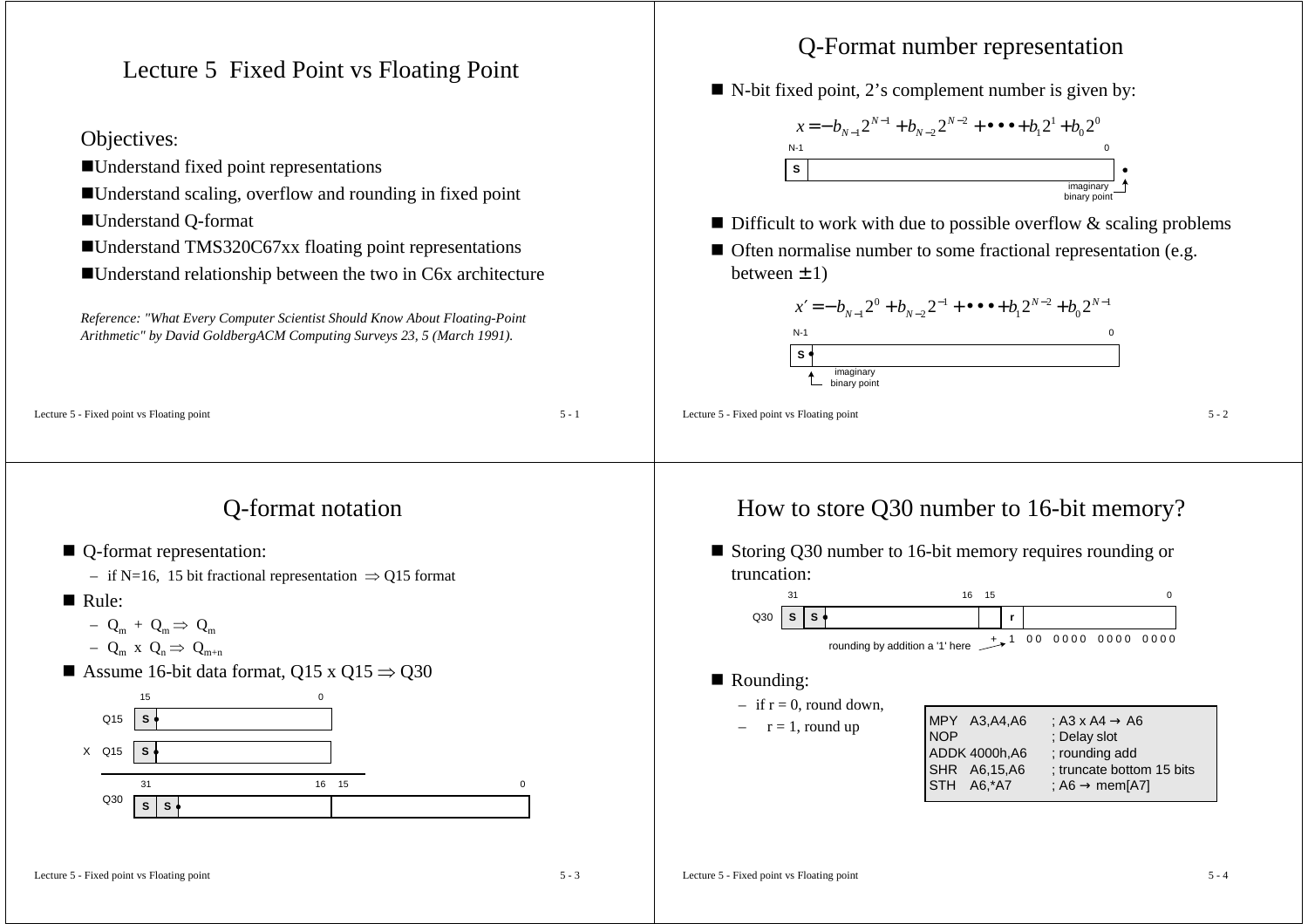

# Single Precsion Floating Point number

- Easy (and lazy) way of dealing with scaling problem
- 32-bit single precision floating point:

|                     | 31 30 | 23 22     |                                                                                                    |  |
|---------------------|-------|-----------|----------------------------------------------------------------------------------------------------|--|
| single<br>precision |       | 8-bit exp | 23-bit frac                                                                                        |  |
|                     |       |           | $x = -1^{s} \times 2^{exp-127} \times 1$ . frac<br>$ 1.175\times10^{-38} <  x  < 1.7\times10^{38}$ |  |

- **MSB** is sign-bit (same as fixed point)
- 8-bit exponent in bias-127 integer format (i.e., add 127 to it)
- 23-bit to represent only the fractional part of the mantissa. The MSB of the mantissa is ALWAYS '1', therefore it is not stored

# Double Precision Floating Point number

■ 64-bit double precision floating point:



- **MSB** is sign-bit (same as fixed point)
- 11-bit exponent in bias-1023 integer format (i.e., add 1023 to it)
- 52-bit to represent only the fractional part of the mantissa. The MSB of the mantissa is ALWAYS '1', therefore it is not stored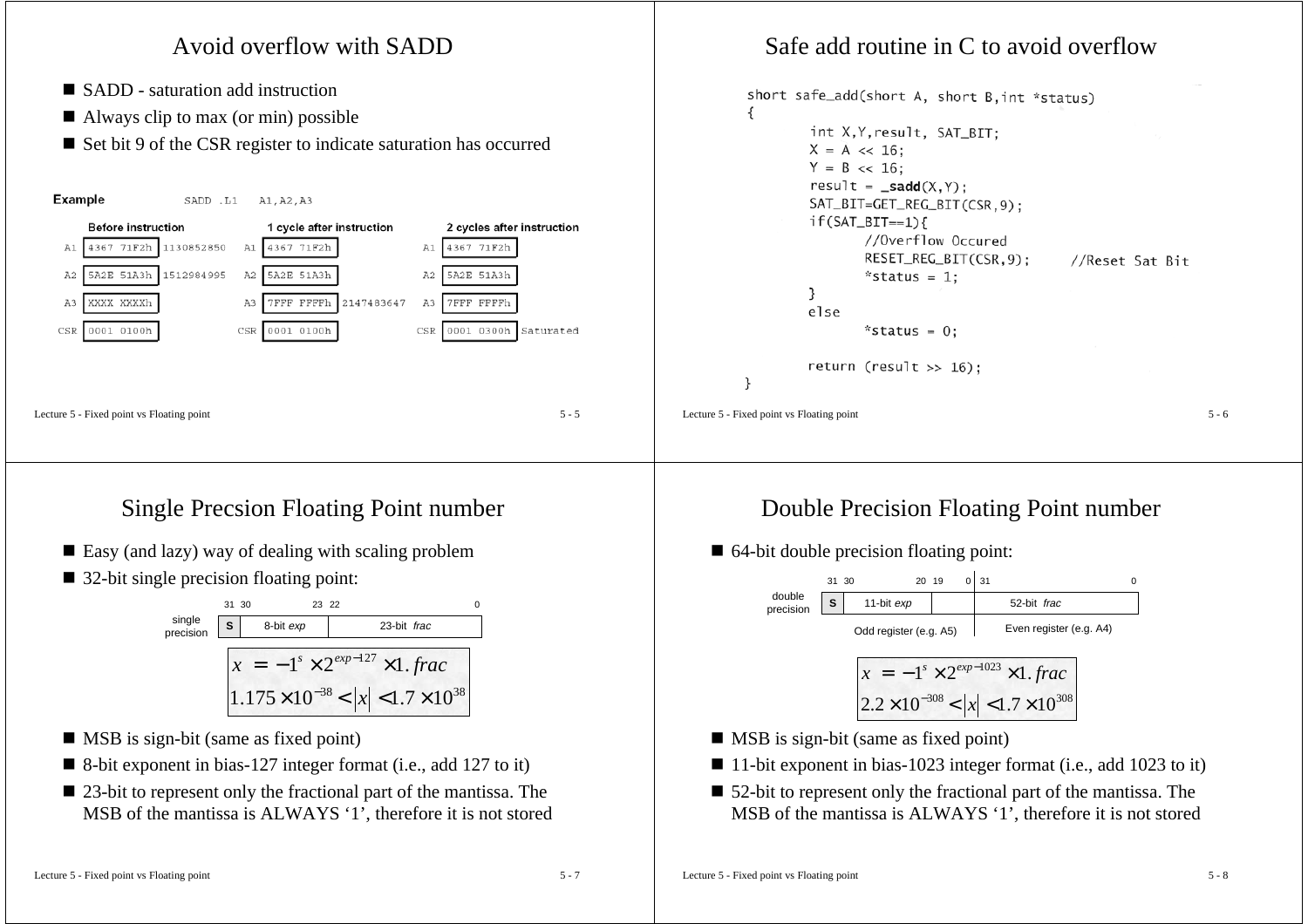### Examples

#### ■ Convert 5.75 to SP FP

- $-$  5.75 to binary: +1.01110000... x 2<sup>2</sup>
- exponent in bias-127 is  $127+2 = 129 = 1000 0000<sub>b</sub>$
- The fractional part is .01110000... after we drop the hidden '1' bit.
- $-$  Answer: 0 10000001 0111000 00...00 = 40B80000 (hex)

### ■ Convert 0.1 to DP FP

- $-$  0.1 to binary: 1.10011001(1001 repeats) x  $2^{-4}$
- exponent in bias-1023 is 1023-4 = 1019 = 011 1111 1011<sub>b</sub>
- The fractional part is .10011001...1010 after we drop the hidden '1' bit and rounding
- Answer: 0 01111111011 1001100 ...1001 1010 = 3FB9 9999 9999 999A(hex).

Lecture  $5 -$  Fixed point vs Floating point  $5 - 9$ 

# Data types used by C6x DSPs

| Type              | Size    | Representation |  |
|-------------------|---------|----------------|--|
| Char, signed char | 8 bits  | ASCII          |  |
| unsigned char     | 8 bits  | ASCII          |  |
| short             | 16 bits | 2's complement |  |
| unsigned short    | 16 bits | binary         |  |
| int, signed int   | 32 bits | 2's complement |  |
| unsigned int      | 32 bits | binary         |  |
| long, signed long | 40 bits | 2's complement |  |
| unsigned long     | 40 bits | binary         |  |
| enum              | 32 bits | 2's complement |  |
| float             | 32 bits | IEEE 32-bit    |  |
| double            | 64 bits | IEEE 64-bit    |  |
| long double       | 64 bits | IEEE 64-bit    |  |
| pointers          | 32 bits | binary         |  |

# Problems of Q-format

- Wrong Q-format representation will give totally wrong results
- Even correct use of Q-format notation may reduce precision
- For this example, Q12 result is totally wrong, and Q8 result is imprecise:





Lecture  $5 -$  Fixed point vs Floating point  $5 - 10$ 

# Special SP numbers

■ IEEE floating point standard has a set of special numbers:

| <b>Special</b> | Sign(s)           | <b>Exponent</b> | <b>Fraction</b> | <b>Hex</b>    | <b>Decimal</b>  |
|----------------|-------------------|-----------------|-----------------|---------------|-----------------|
| value          |                   | (e)             | (f)             | Value         | value           |
| $+0$           | 0                 | O               | 0               | 0x0000 0000   | 0.0             |
| -0             |                   |                 |                 | 0x8000 0000   | $-0.0$          |
|                | 0                 | 127             | 0               | 0x3F80 0000   | 1.0             |
| $\mathfrak{D}$ | 0                 | 128             | 0               | 0x4000 0000   | 2.0             |
| $+Inf$         | $\mathbf{\Omega}$ | 255             | 0               | 0x7F80 0000   | $+\infty$       |
| $-Inf$         |                   | 255             |                 | 0xFF80 0000   | $-\infty$       |
| NaN            | X                 | 255             | Nonzero         | 0x7FFF FFFF   | not a number    |
| <b>LFPN</b>    | 0                 | 254             | All $1's$       | $0x7F7F$ FFFF | 3.40282347 e+38 |
| <b>SFPN</b>    |                   |                 | All $0's$       | 0x0080 0000   | 1.17549435e-38  |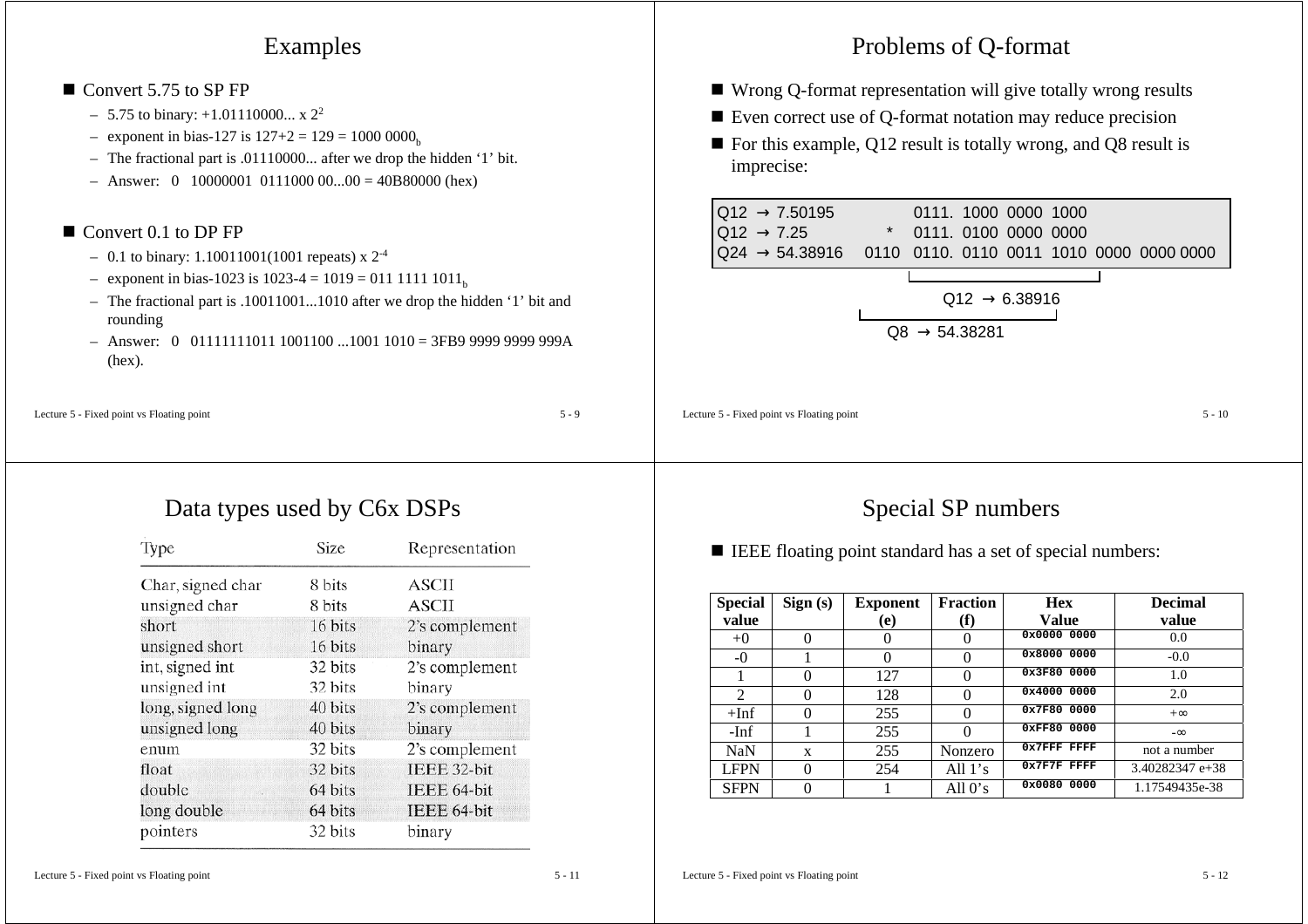### Special DP numbers

■ Double precision floating point special numbers:

| <b>Special</b> | <b>Exponent</b> | <b>Fraction</b> | <b>Hex</b>                     | <b>Decimal</b>           |
|----------------|-----------------|-----------------|--------------------------------|--------------------------|
| value          | (e)             | (f)             | Value                          | value                    |
| $+0$           | O               | $\theta$        | $0 \times 0000$ 0000 0000 0000 | 0.0                      |
| $-0$           | $\Omega$        | $\Omega$        | 0x8000 0000 0000 0000          | $-0.0$                   |
|                | 1023            | $\Omega$        | 0x3FF0 0000 0000 0000          | 1.0                      |
| 2              | 1024            | $\Omega$        | 0x4000 0000 0000 0000          | 2.0                      |
| $+Inf$         | 2047            | $\Omega$        | 0x7FF0 0000 0000 0000          | $+\infty$                |
| -Inf           | 2047            | $\Omega$        | 0xFFF0 0000 0000 0000          | $-\infty$                |
| <b>NaN</b>     | 2047            | Nonzero         | 0x7FFF FFFF FFFF FFFF          | not a number             |
| <b>LFPN</b>    | 2046            | All $1's$       | $0x7$ FRF FFFF FFFF FFFF       | 1.7976931348623157 e+308 |
| <b>SFPN</b>    |                 | All $0's$       | 0x0010 0000 0000 0000          | 2.2250738585072014 e-308 |

### TMS320C67x Internal System Architecture



Lecture 5 - Fixed point vs Floating point 5 - 13

## Four functional units for each datapath

| <b>Functional Unit</b> | <b>Fixed-Point Operations</b>                                                                                                                                                                                                           | <b>Floating-Point Operations</b>                                                                                           |  |  |
|------------------------|-----------------------------------------------------------------------------------------------------------------------------------------------------------------------------------------------------------------------------------------|----------------------------------------------------------------------------------------------------------------------------|--|--|
| .L unit (.L1, L2)      | 32/40-bit arithmetic and compare operations<br>Leftmost 1 or 0 bit counting for 32 bits<br>Normalization count for 32 and 40 bits<br>32-bit logical operations                                                                          | Arithmetic operations<br>Conversion operations:<br>$DP \rightarrow SP$ , INT $\rightarrow DP$ , INT $\rightarrow SP$       |  |  |
| .S unit (.S1, .S2)     | 32-bit arithmetic operations<br>32/40-bit shifts and 32-bit bit-field operations<br>32-bit logical operations<br><b>Branches</b><br>Constant generation<br>Register transfers to/from the control register file<br>$(.S2 \text{ only})$ | Compare reciprocal and reciprocal<br>square-root operations<br>Absolute value operations<br>SP to DP conversion operations |  |  |
| .M unit (.M1, .M2)     | 16 $\times$ 16 bit multiply operations                                                                                                                                                                                                  | $32 \times 32$ bit multiply operations<br>Floating-point multiply operations                                               |  |  |
| .D unit (.D1, .D2)     | 32-bit add, subtract, linear and circular address<br>calculation<br>Loads and stores with a 5-bit constant offset<br>Loads and stores with a 15-bit constant offset<br>$(0.02 \text{ only})$                                            | Load double word with a 5-bit<br>constant offset                                                                           |  |  |

# Mapping of instructions to functional units

|    | .S Unit                                    |                                 |                                                       | ≘<br><u>, , </u> mi                                                                                                                                                                                                                                                                                                                                                                                 |                                  |                                            |
|----|--------------------------------------------|---------------------------------|-------------------------------------------------------|-----------------------------------------------------------------------------------------------------------------------------------------------------------------------------------------------------------------------------------------------------------------------------------------------------------------------------------------------------------------------------------------------------|----------------------------------|--------------------------------------------|
|    | $\overline{A}$<br>AUU                      | $\mathbf{m}$<br>机自身             | ABSSP                                                 | 71<br>явэ                                                                                                                                                                                                                                                                                                                                                                                           | NOT                              | ADDSE                                      |
|    | EADDR                                      | $1.77 - 7$<br>- - - - -<br>≕∷≂≞ | <b>ABSDP</b>                                          | .<br>71DD                                                                                                                                                                                                                                                                                                                                                                                           | FАE<br>-or                       | 7ADDDE                                     |
| S  | <b>BARRY</b><br>-------                    | <b>TAB</b><br>┅<br>----         | <b>CMPGTSP</b>                                        | <b>BAR</b> 19<br>,,,,,,,,                                                                                                                                                                                                                                                                                                                                                                           | ean<br>للالتان                   | <b>SUBSP</b>                               |
|    | -----<br><br>- AIVIJ                       | $\overline{1}$<br>---<br>₩.     | <b>CMPEQSP</b>                                        | <b>CAMBLES</b><br>151112120                                                                                                                                                                                                                                                                                                                                                                         | ġ<br>SAI                         | emana<br>эиыл                              |
|    | - 1                                        | <b>TO THE</b><br>ЭĦ             | <b>CMPLTSP</b>                                        | CMPGT                                                                                                                                                                                                                                                                                                                                                                                               | eem<br>้ววน                      | <b>INTSP</b>                               |
|    | - 11 E B<br>EGER                           | <b>SALE</b><br>31 R             | <b>CMPGTDP</b>                                        | CMPE.                                                                                                                                                                                                                                                                                                                                                                                               | <b>SUB</b>                       | <b>INTDP</b>                               |
|    | -EXT                                       | <b>CCET</b><br>.                | <b>CMPEQDP</b>                                        | <b>EMBD</b>                                                                                                                                                                                                                                                                                                                                                                                         | SUBC                             | SPINI                                      |
|    | $-1.77$<br>$-17177$<br><u> aww</u><br>---- | $e_{HD}$<br>эUВ<br>___          | <b>CMPLTDP</b>                                        | -888<br>-ww                                                                                                                                                                                                                                                                                                                                                                                         | XOR                              | <b>DPINT</b>                               |
|    | $-71777$<br>⊣พv∪                           | .<br>элэг                       | <b>RCPSP</b>                                          | <b>NEG</b><br>$\cdots$                                                                                                                                                                                                                                                                                                                                                                              | <b>ZERO</b>                      | $\epsilon$ matrix<br>эркномо               |
|    | $= 7.1777$<br>-------<br>----<br>7.7777777 | T A<br>----<br>フィマティッ           | <b>RCPDP</b>                                          | ENORM                                                                                                                                                                                                                                                                                                                                                                                               |                                  | <b>BASKER</b><br><b>STAR</b><br>IV EIKVING |
| .D | EWWARE!                                    | <b>ZERO</b>                     | RSQRSP                                                |                                                                                                                                                                                                                                                                                                                                                                                                     |                                  | DPSP                                       |
|    |                                            |                                 | RSQRDP                                                |                                                                                                                                                                                                                                                                                                                                                                                                     | ---<br><u>.VLUml</u>             |                                            |
|    |                                            |                                 | <b>SPDP</b>                                           |                                                                                                                                                                                                                                                                                                                                                                                                     |                                  |                                            |
|    | $- - -$<br>==<br>n wasan kasa<br>.         |                                 |                                                       | <b>NPY</b><br>$\overline{ }$ , $\overline{ }$ , $\overline{ }$ , $\overline{ }$ , $\overline{ }$ , $\overline{ }$ , $\overline{ }$ , $\overline{ }$ , $\overline{ }$ , $\overline{ }$ , $\overline{ }$ , $\overline{ }$ , $\overline{ }$ , $\overline{ }$ , $\overline{ }$ , $\overline{ }$ , $\overline{ }$ , $\overline{ }$ , $\overline{ }$ , $\overline{ }$ , $\overline{ }$ , $\overline{ }$ , | <b>SMPY</b><br><b>Experience</b> | <b>MPYSP</b>                               |
| .M |                                            |                                 |                                                       | -882445                                                                                                                                                                                                                                                                                                                                                                                             | <b>BANKATA</b>                   | <b>MPYDP</b>                               |
|    |                                            |                                 |                                                       |                                                                                                                                                                                                                                                                                                                                                                                                     |                                  |                                            |
|    | <b>TARB</b><br>,,,,,,                      |                                 | <b>NEC</b><br>.                                       | <b>MPYLE</b><br>.                                                                                                                                                                                                                                                                                                                                                                                   |                                  | <b>MPYI</b>                                |
|    | <b>ABBA</b><br>≕<br>HUUHD                  | (B/H/W) STB                     | <b>/D/LIAM</b><br>16/11/191                           | - MPYHI                                                                                                                                                                                                                                                                                                                                                                                             |                                  | <b>MPYID</b>                               |
|    | <b>TDB</b><br>-----                        | <b>TRAHAM SHR</b><br>Б/Н/W) ЭU  | _____<br>_______                                      |                                                                                                                                                                                                                                                                                                                                                                                                     | . . <u>.</u>                     |                                            |
|    | - - - - - - -<br>化切开<br><b>BRY</b><br>-    |                                 | .<br>,,,,,,,,,,,,<br><b>DUDAD</b><br>-1541/WH<br>ZERO | <b>BATARET</b>                                                                                                                                                                                                                                                                                                                                                                                      | No Unit Used<br>--               | ≡⊞∩≡≒<br>-                                 |

Lecture 5 - Fixed point vs Floating point 5 - 16